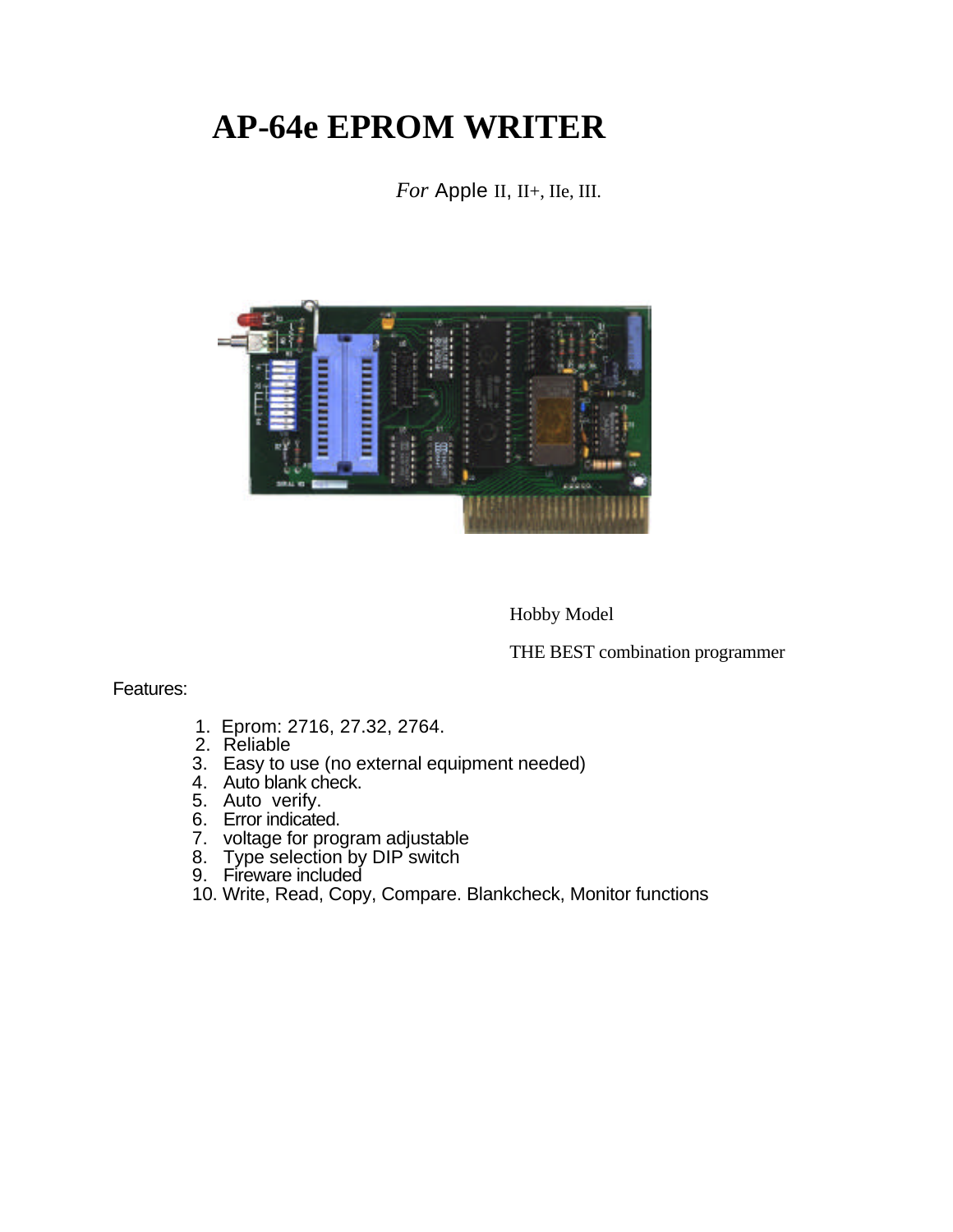## Operations:

| Introduction: The AP64e Eprom Writer is a programer for Apple II, |
|-------------------------------------------------------------------|
| II+, IIe, III Computer. It offers very fast and easy              |
| programing methods through the fireware in board.                 |
| Installation: To install the AP-64e Eprom Writer, simply plug it  |
| into any slot inside the apple(except slot 0) as                  |
| follows                                                           |
| 1. Turn off the power to the Apple. This is very                  |

- important to prevent damage to the computer and the AP-64e.
- 2 The DIP switch on the board will define what EPROM you ore writing to set DIP switch as following

chart:

| DIP switch position | 1 2 3 4 5 6 7                   |
|---------------------|---------------------------------|
|                     | $0$ $0$ $0$ $X$ $X$ $X$ $X$ $X$ |
|                     | X X X O O O X X                 |
|                     | x x x x<br>$\Omega$             |

Please Confirm DIP' switch must beset right as above chart, otherwise EPROM could be damaged.

- 3. Remove the cover from the Apple. Inside along the rear edge of the circuit board, is a series of eight long narrow Sockets. called "SLOTS". Insert the AP64e into any slots except the left one with *a* gentle rocking-motion until fully Seated.
- 4. Now, turn your Apple on. Type PR#n (n is slot number). or type IN#n lnteger Basic) From the monitor(whose prompt character is \*), you type CsØØG or s "CTRL P (s is a sIot number).
- Functions: There are six. functions for AP-64e EPROM WRITER:
	- 1. WRITE: Program any a block of memory content into 2716, 2732 or 2764.
	- 2.- READ: To move EPROM memory content to RAM location ,
	- 3. COPY: Duplicate content. of master ROM Into copy EPROMS.
	- 4 COMPARE. TO verify 2 blocks of memory between systems and EPROMS.
	- 5. BLANK TEST: Test 2716, 2732 and 2764 is blank or not.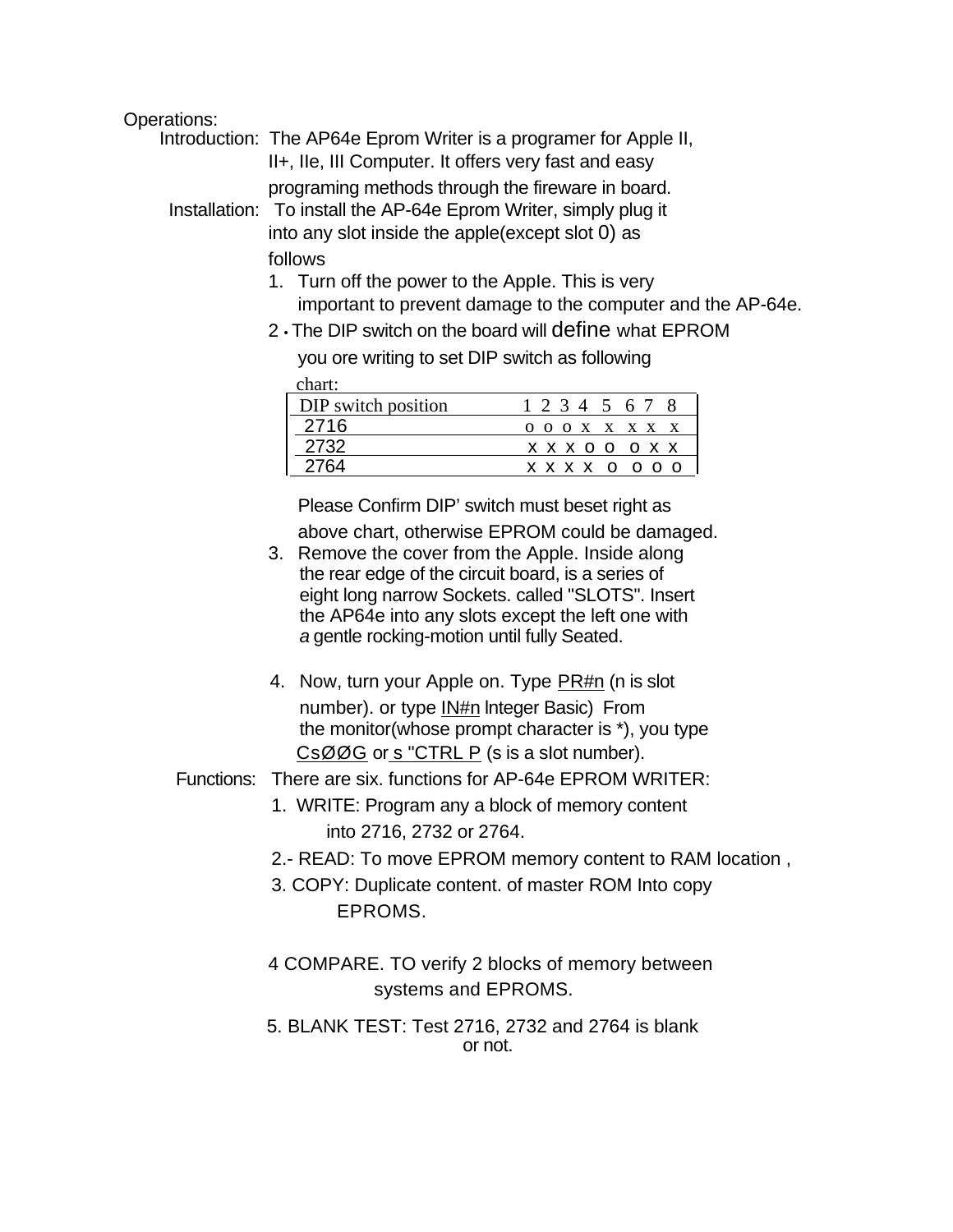```
6. MONITOR: To enter the Apple machine language, you 
                  can examine, change, move, compare and run
                  the contents of memory in machine language
                  of 6502 CPU.
    User's guide: After you make installations of AP-64e EPROM WRITER
                  the following will be come to the screen:
                   A?—64 EPROM PROGRAMMER
        ENHANCED VELCCM WRITTEN BY CARL
2)2716
4)2732
8)2764
```
?

Now you must key in the number 2,4 or 8 to choice how many

bytes you want to program your EPROMS. 2 represents 2K bytes (0000-07FF). 4 represents 4K bytes (C000-0FFF). 8 represents

8K bytes (0000-1FFF). Please reconfirm whether the DIP switch already set or not before you key in any number, Errors could

be occurred in the following steps if you make wrong selection

When everything is right, you will see the next lines come to the screen:

- 1) WRITE
- 2) READ
- 3) COPY
- 4) COMPARE
- 5) BLANKCHECK
- 6) MONITOR

Before you make any action, the first thing is to learn how to insert the EPROM into TEXTOOL:

- 1. To pull up the stick of textool that can release any ROM or EPROM which already installed in place of textool.
- 2. To put the right EPROM into the textool. Because the textool is 28 pins DIP socket that is for 2764 EPROMs, and 2716,2732 EPROMs are 24 pins, so the installation of 2716 and 2732 must 2 pins below calculated from the up side of textool. It is very important to recheck the EPROM goes into the textool in right pins, otherwise it might be caused a damage.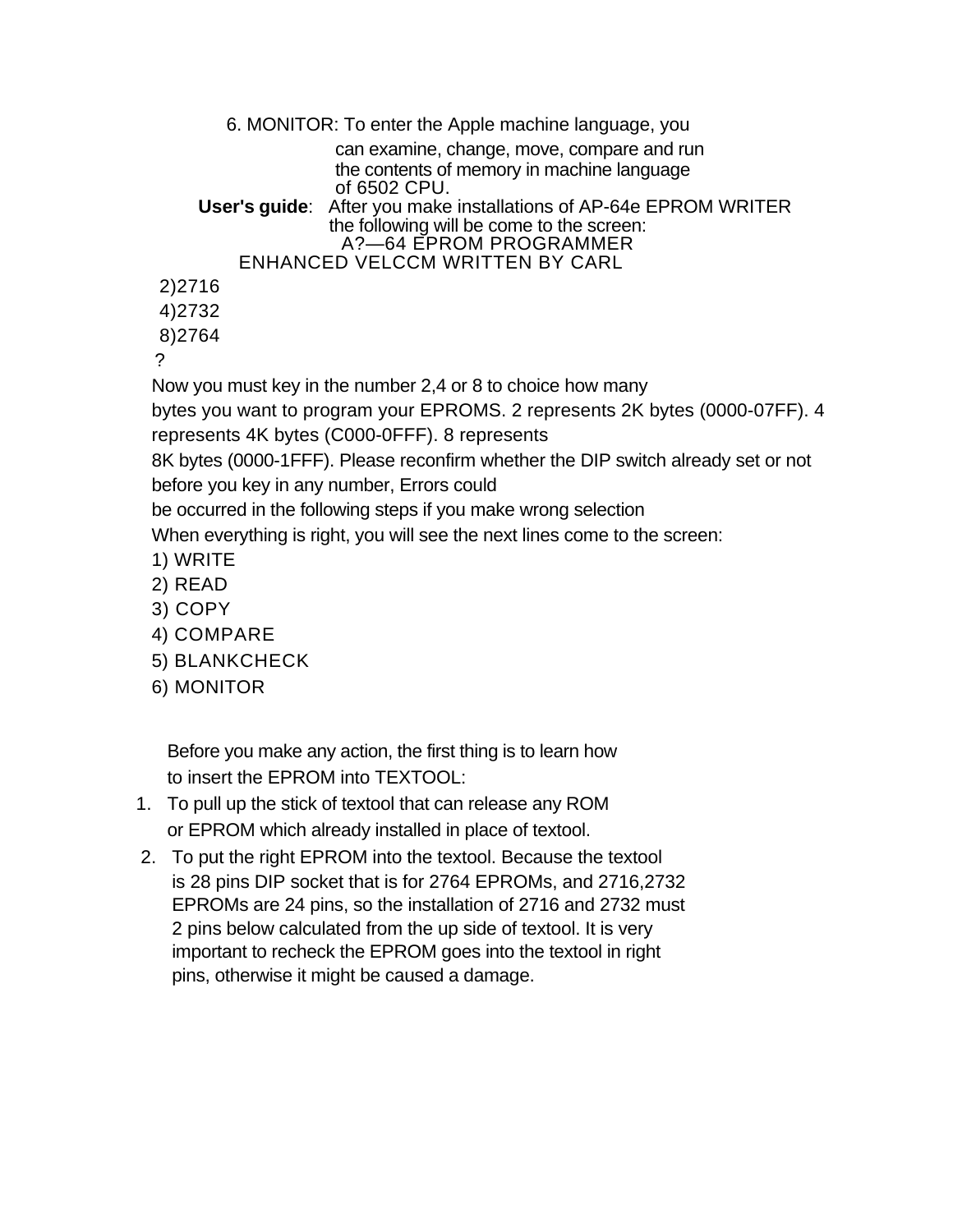3. To push the stick of textool down to the PCB side. Now

the EPROM will be tightly held in the textool socket. Now you may key in a number from 1 to 6 to choice any function we mentioned before. Details are as follows:

1) WRITE: When you type"1"that means you will programing any

a block of memory content into EPROMs. The next line come to the screen is: START ADDRESS ? just key in a start address of memory in hex code and hit RETURN. BLANK ? (Y/N) A. If you went to "burn" a blank EPROM, now insert the EPROM and type "Yes", will test EPROM blank automatically. ROM CHECK OK! (Means your eprom is ready to write) SW ON In case the EPROM has been programmed, Then ROM CHECK ERR!! (Means your eprom can't write) BLANK ? (Y/N) Please change another one and do it again. B. Sometimes you only want to correct data that already programmed in EPROM, So please type "No". The blank check procedure will be omitted and directly display: SW ON Now you just turn on the switch which is on the front edge of AP-64e, and hit RETURN key. The writing function will start and address hex code should be show on the right down corner of the screen. For 2716 it will take 95 seconds to fully programming, When the "burning" is completed, the screen display:

COMPARE OK !!

SW OFF

Please turn the switch off and take the EPROM away from the TEXTOOL, a new fully programming EPROM has been produced. Or the screen displayed as:

COMPARE ERR !! SW OFF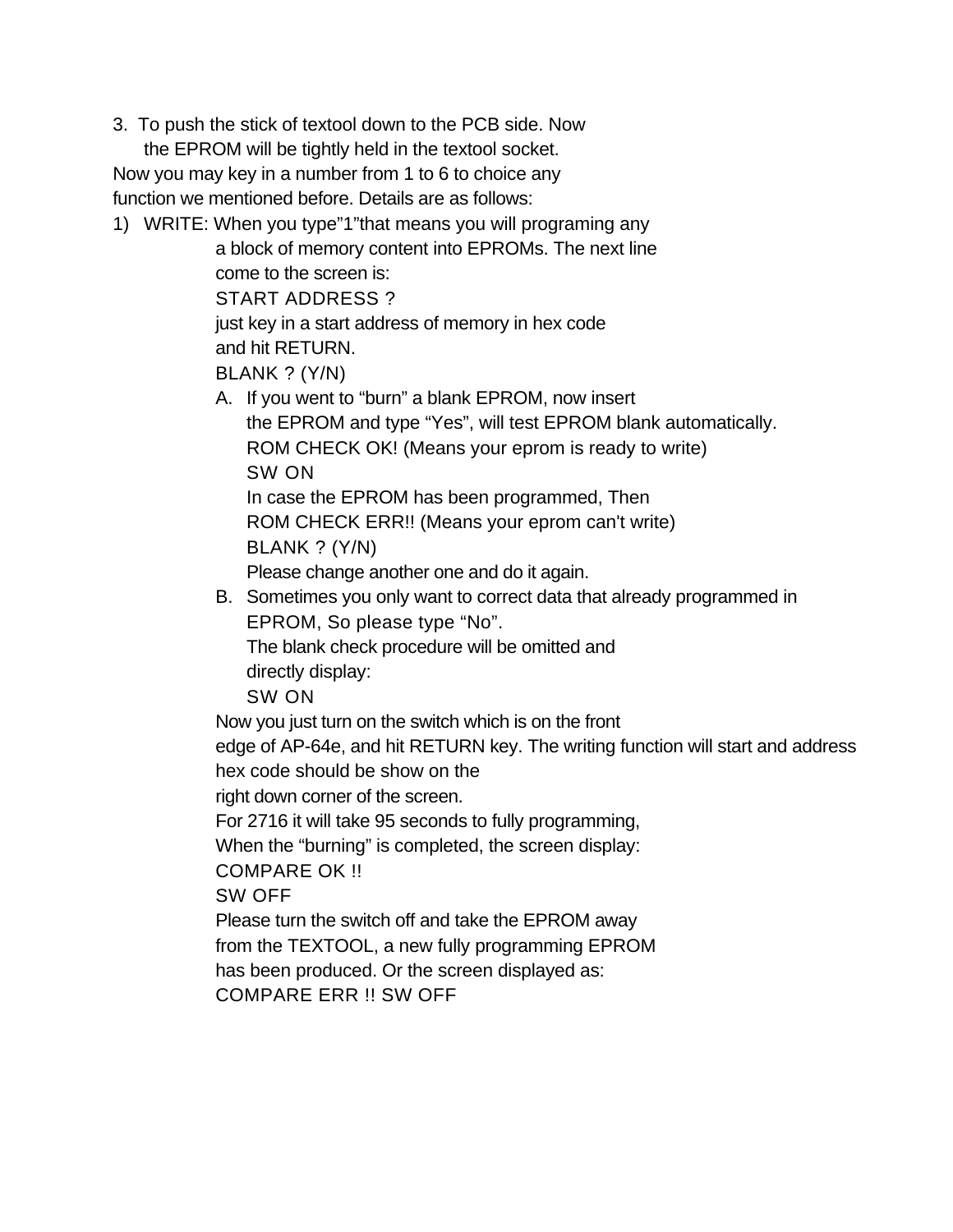that means your EPROM not be written. as you need, please turn off the switch and change a new good EPROM and do again until you get a fully programmed EPROM.

2) READ: To instal the EPROM into the TEXTOOL and type 2,

the follows will come to the screen:

START ADDRESS ? \$

Also please key in a start address of memory in hex code. Where wish to reed in from EPROMs. and hit RETURN. After one second, Read function finished: READ (Show on the screen)

- 1) WRITE
- 2) READ
- 3) COPY
- 4) COMPARE
- 5) BLANKCHECK
- 6) MONITOR

Now you may key in 4 or 6 to check what you READ from EPROMs according the next procedures we will explained later.

3) COPY: To key in "3" means you Want to burn a new copy

EPROM from a old master ROM. You will see the follows from the screen:

SET EASTER ROM

Please do it carefully, and hit RETURN

READ

SET BLANK ROM

Please take the master ROM away and put a blank EPROM in the textool, press RETURN:

BLANK ? (Y/N)

The next procedure is same as WRITE until you get a new copy EPROM.

4) COMPARE: To compare a block of memory and the master EPROM.

Only to hit "4" for compare function, the following come to the screen:

START ADDRESS ? \$

Please key in start address of memory location in where you want to compare with the master EPROM